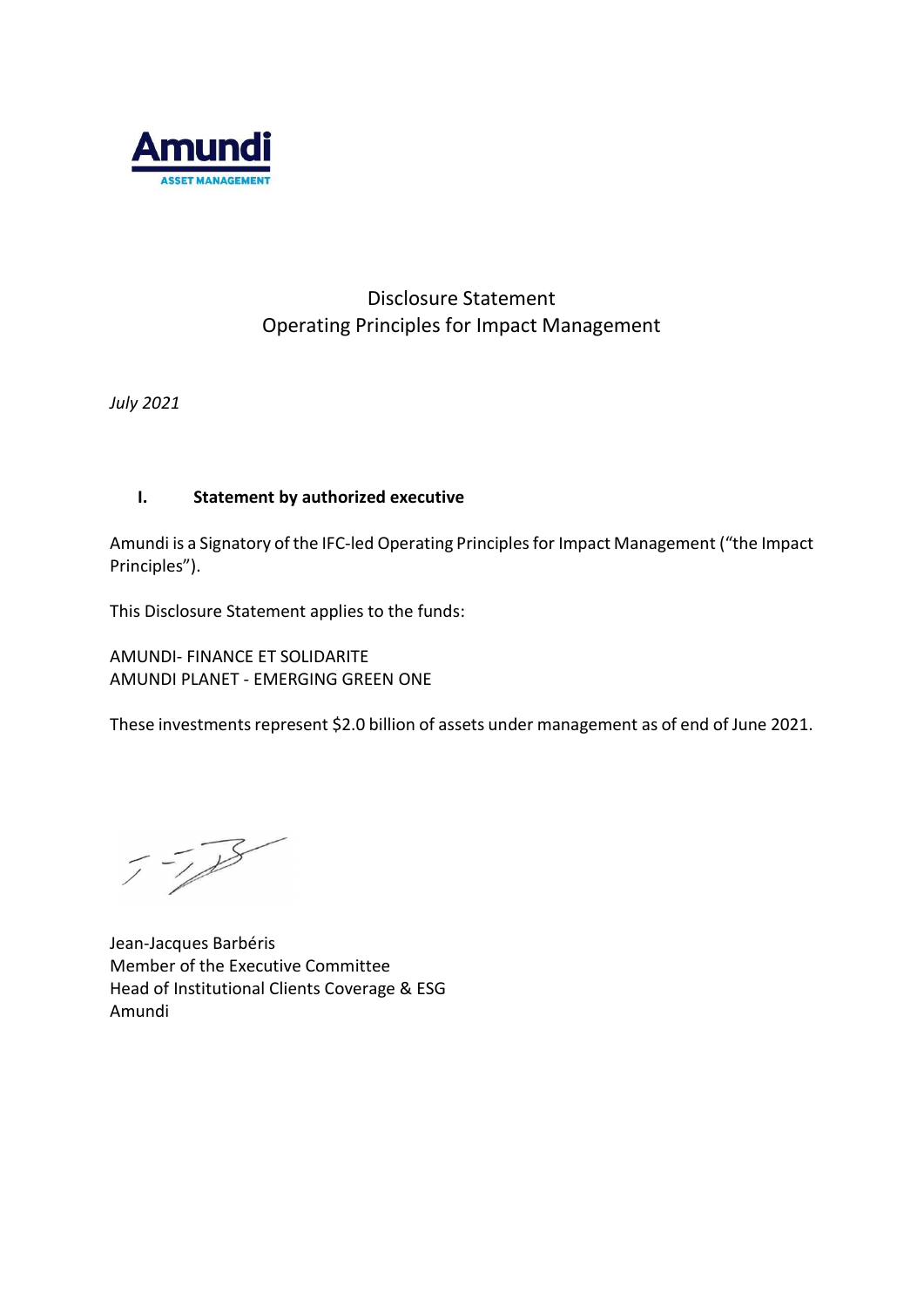# II. Statement of alignment

#### Principle 1: Define strategic impact objective(s), consistent with the investment strategy.

The Manager shall define strategic impact objectives for the portfolio or fund to achieve positive and measurable social, economic, or environmental effects, which are aligned with the Sustainable Development Goals (SDGs), or other widely accepted goals. The strategic intent does not need to be shared by the investee. The Manager shall seek to ensure that the impact objectives and investment strategy are consistent; that there is a credible expectation of achieving the impact objectives through the investment strategy; and that the magnitude (scale and/or intensity) of the expected portfolio impact is proportionate to the size of the investment portfolio.

### Amundi Finance & Solidarité

Finance & Solidarité objectives are to invest in unlisted companies with social and /or environmental impact, by serving fragile population (financial exclusion, long term unemployed people, low-skilled people, people with disabilities, poorly housed people…) and by fighting against climate crisis ( low carbon, energy transition, new model of consumption, waste treatment…) and contributing to preserve the environment and more equally shared natural resources (circular economy). Finance & Solidarité has an objective to be "impact first"; it means that the dedicated Impact Investing Team at Amundi has created an internal method of impact analysis and no investment can be done without a positive rating on this impact analysis.

In terms of positive and measurable effects, the aim of the funds is to expand the number of beneficiaries of products and services linked to the invested companies which are deemed to generate a positive impact. Finance & Solidarité invests in 5 thematics meeting the basic needs of women and men , contributing to a greater social cohesion ; and of course aligned with the United Nations' 17 Sustainable Development Goals.

The five themes are:

- 1. Access to decent housing, one of the factors of social cohesion 5 (ODD 9- 11)
- 2. Access to a meaningful job, a factor for social inclusion (ODD 8-10), including also International solidarity such as microfinance (ODD 2-6-7)
- 3. Access to healthcare (ODD-3)
- 4. Access to education and training (ODD 4)
- 5. Preservation of the environment and contribution to a more equal access to natural resources (ODD 12-13-14-15)

In order to achieve impact objectives, our investment process is ensuring the alignment between Finance & Solidarité and the invested companies. Shareholder or loans agreements include incentive and obligation of reporting linked to annual measurement of the social / environmental impact and strategic decision taken by the invested companies to maximize the impact. Financial and impact analysis are updated annually.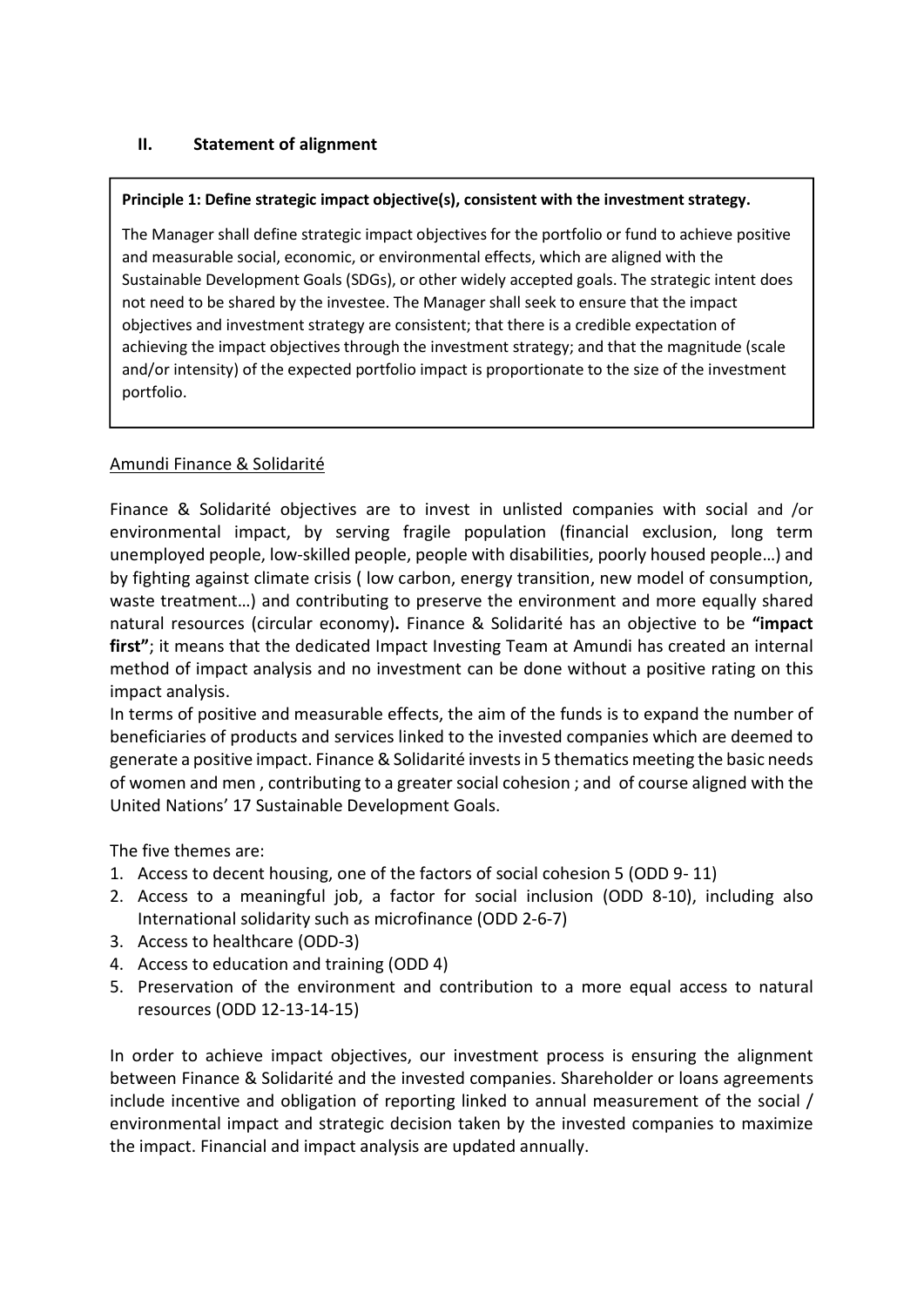### Amundi Planet – Emerging Green One

The Fund, Amundi Planet – Emerging Green One is a layered fund with a credit enhancement mechanism. Amundi launched the Fund in March 2018, with \$1.42 billion assets under management, with the aim to deepen local capital markets and expand financing for climate investments.

Several milestones highlight the Fund as a landmark for green finance:

- A unique project by size: The largest green bond funds seeking to deploy over time up to \$2bn into emerging market green bonds over the course of its lifetime;
- By focus: The first green bond fund solely focused on emerging markets financial institutions green bonds; and
- By mechanism: The first comprehensive program combining a demand and a supply mechanism.

The Fund stands as a sign of confidence in the green bond market, especially with regards to emerging markets, pushing more investors to follow suit. Moreover, the Fund's criteria for green bond selection challenges issuers to uphold best practices to access a new source of financing.

### Principle 2: Manage strategic impact and financial returns at the portfolio level.

The Manager shall have a process to manage impact achievement at the portfolio level, similar and symmetric to that of managing financial returns. The objective of the process is to establish and monitor expected impact performance for the whole portfolio, while recognizing that impact may vary across individual investments in the portfolio. As part of the process, the Manager shall consider aligning staff incentive systems with the achievement of impact, as well as with financial performance.

# Amundi Finance & Solidarité

During the due diligence, the Management Team identifies with the invested company the KPI of impact to be measured by the company and reported to the team. These criteria are chosen to highlight and track social and/or environmental impact. One of the most simple and selfreadable criteria is the number of beneficiaries that the company creates with 10k€ invested, this figure is our "impact ratio". For each invested company this impact ratio is updated every year. The impact performance of Finance & Solidarité is calculated in proportion to Finance & Solidarité's investment in each company and then consolidated for the whole portfolio. This annual reassessment enables to monitor our investments and analyze impact achievement of the portfolio.

Thus, we calculate the number of beneficiairies by thematic of investment. Moreover, twice a year we put in regards the contribution of the fund versus the estimated number targeted / needed at the country level to solve key issues such as :

Number of housing deprived people in France, number of low skilled unemployed people, number of people deprived from access to vital healthcare, nunmber of job to be filled in in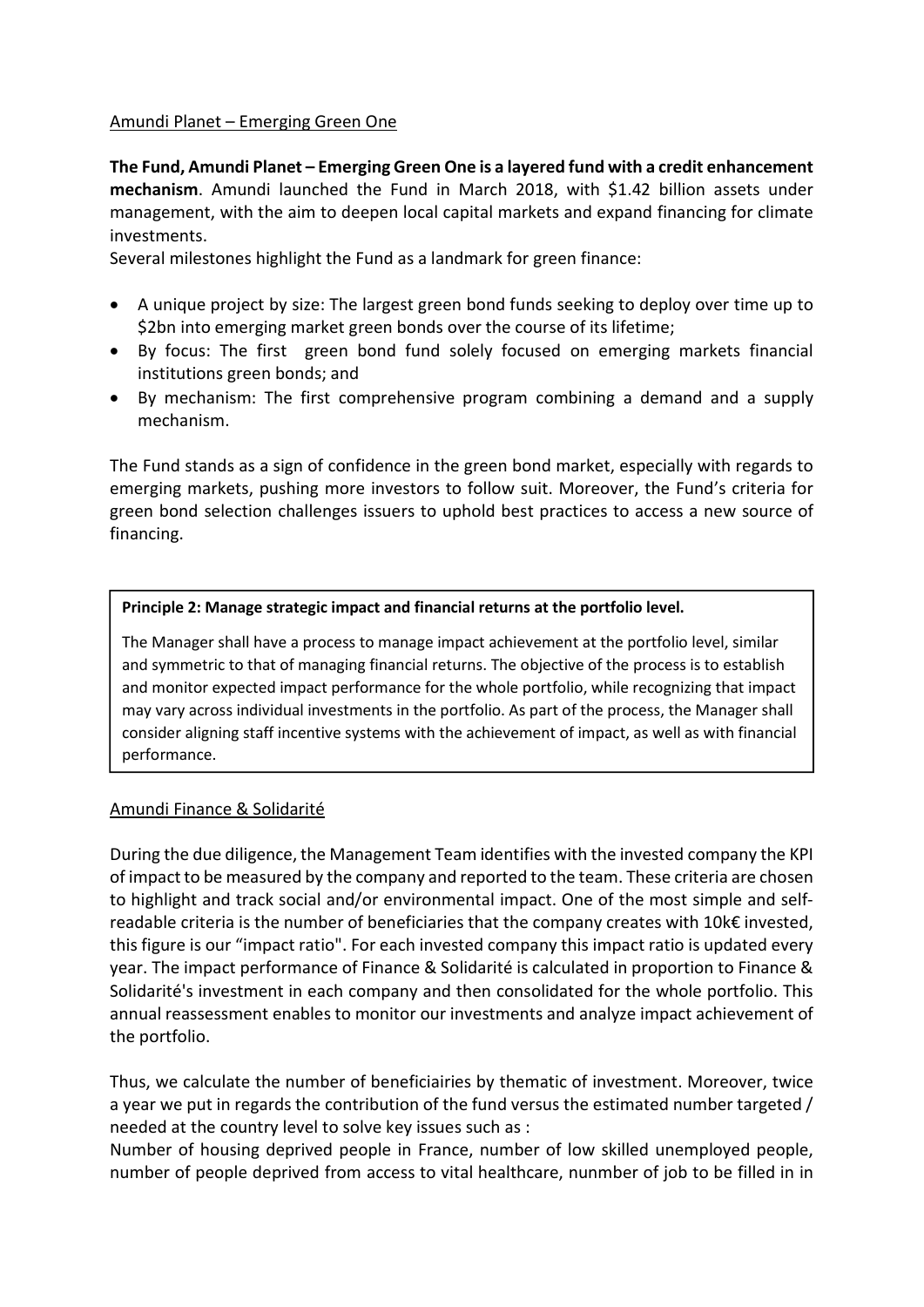digital access…..For each of this challenges, we identify the targets to solve the problem and we compare our annual measurement to this global target. Each investment should improve the contribution of our fund to solve these impact objectives. If necessary, impact measurement can be define on a case by base basis.

Impact achievements of the investments & the portfolio are reviewed during annual review process undertaken by their manager, and is part of general appraisal to adjust the variable compensation of the team.

### Amundi Planet – Emerging Green One

As described above, the objective of the Fund is to help stimulate the issuance of green bonds in Emerging Markets ("EM"), by deepening local capital markets and expanding financing for climate investments. It aims to educate emerging market players about green bonds and embed best practice in line with the Green Bond Principles from the International Capital Market Association (ICMA). The Fund aims to play a transitional role in transforming the bond market practices in EMs through addressing market shortfalls and with its robust ESG investment criteria, influencing the market development over the 7 year investment period. During this period, the Fund aims to transition entirely to green bonds as the market for green bonds in EMs develops.

In order to align with these objectives, the portfolio management team conducts a deep ESG/Green Bond analysis supported by Amundi's team of dedicated ESG analysts, with Green Bonds expertise. These analysts help portfolio managers identify the eligibility of Green Bonds to be included in the portfolio. Selection of eligible Green Bonds is based on three pillars, which ensures that such investment contribute to a specific sustainable objective without significantly harm other objectives.

The first pillar of the selection process includes ESG screening at issuer level, which has specificities for Green Bonds. Thereafter, to ensure the quality of the selected Green Bonds the following selection criteria will be applied:

- Select only Green Bonds in compliance with the Green Bond Principles;
- Additional environmental and social analysis to ensure that the proceeds:
	- A. do not finance projects that are deemed not investable (for example fossil fuel projects);

B. focus on projects with limited adverse environmental and social impact in line with relevant IFC Performance Standards.

C. Select only Green Bonds for which there is a commitment to implement an impact assessment of the use of proceeds.

Additionally, the Fund's green bond holdings will be subject to constant monitoring, including regarding good governance practices, in order to ensure compliance with all aforementioned aspects until maturity or divestment.

In order to provide transparency on the alignment of these objectives, the Fund will issue monthly and annual extra-financial reporting. Impact at portfolio level is monitored through: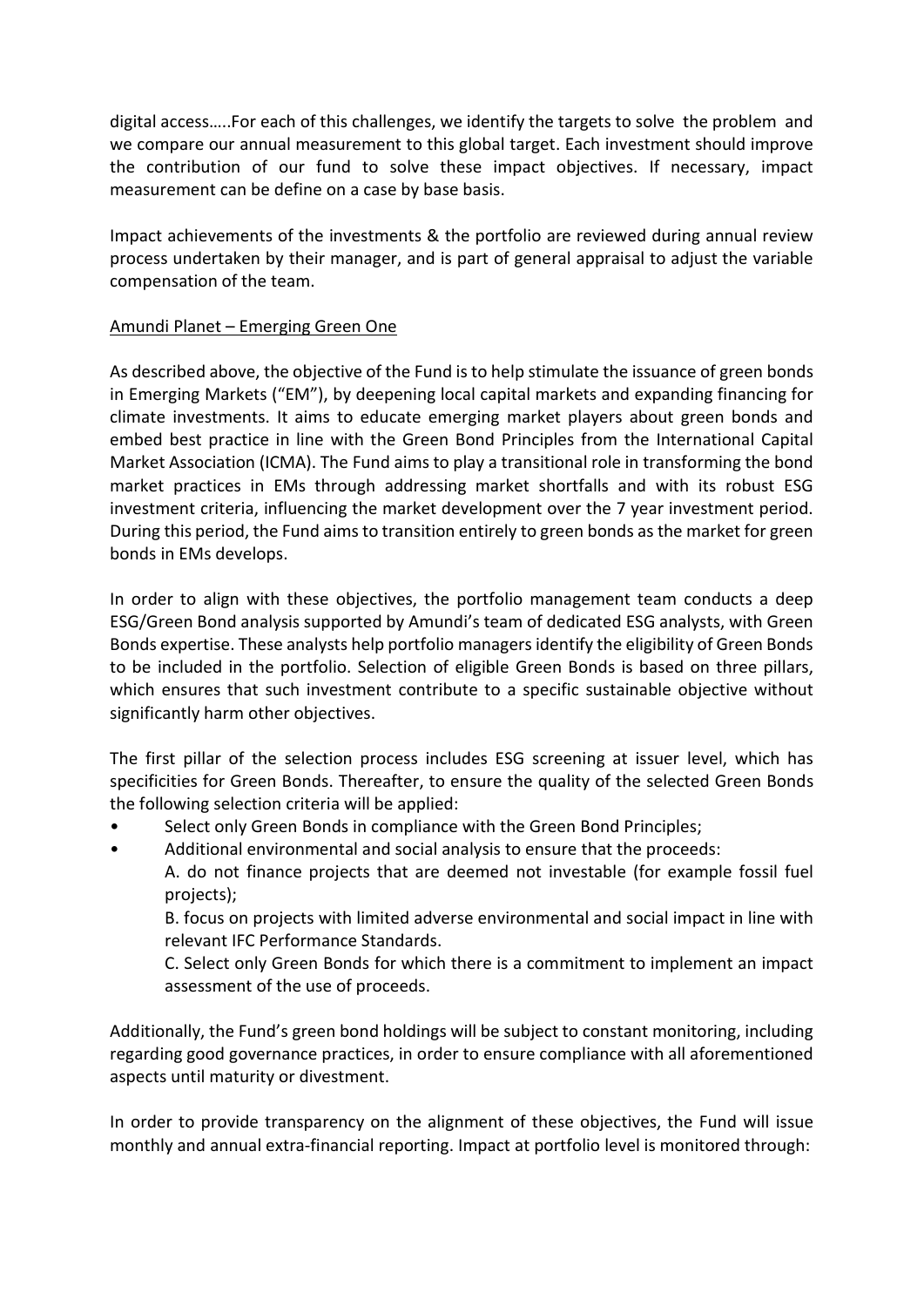- Monthly reporting focused on the share of green bonds in the portfolio, highlighting breakdown of green bond issuers, ESG ratings and the following impact metric: Tons of CO2 equivalent (tCO2e) per 1Mn invested, and
- Annual comprehensive and dedicated impact report, highlighting in addition to the above, breakdown of the use of proceeds, first-time green bond issuers and issuer and engagement case studies, footprint of the Green Bond Technical Assistance Program (GB TAP), alignment with SDGs, among other details.

For the sake of clarity, avoided emissions'metric is: "Estimate of emissions that would have been released if a particular action or intervention had not taken place. For example, the use of insulation in premises might reduce the consumption of gas to heat the building with the consequential reduction of GHG emissions from the property. […] In order to determine the level of emissions avoided through the use of certain goods or services, it is necessary first to establish what the level of emissions would have been had the goods or services not been used. This level is known as a baseline level. The avoided emissions are quantified by reference to the difference between the baseline level and level of GHG emissions achieved through the use of the goods or services."<sup>1</sup>

### Principle 3: Establish the investor's contribution to the achievement of impact.

The Manager shall seek to establish and document a credible, transparent narrative on the investor's contribution to the achievement of impact for each investment. Contributions can be made through one or more financial and/or non-financial channels, and assessed for the individual investment, or from a portfolio perspective. The narrative should be stated in clear terms and supported, as much as possible, by evidence.

# Amundi Finance & Solidarité

The objective of the fund is to be impact first. We therefore are positioned as long-term partners in order to support impact and economic development of each company in the portfolio. We provide patient capital with very long-term investment period. Our investments are mostly performed on companies that do not have access to regular financing organizations usually because they served deprived population, generated then a limited financial return consistent with its very high social impact.

Contribution of the Manager to the achievement of impact is enacted through the entire investment process:

- 1. During due diligence, the investment team and the entrepreneur identify internal impact KPI that will be tracked over the investment period
- 2. A dedicated impact investing committee assesses the impact thesis and the financial sustainability of the project.
- 3. The investment team is represented at the Board of each company to monitor the achievement of the impact targets

-

<sup>1</sup> Source : CDP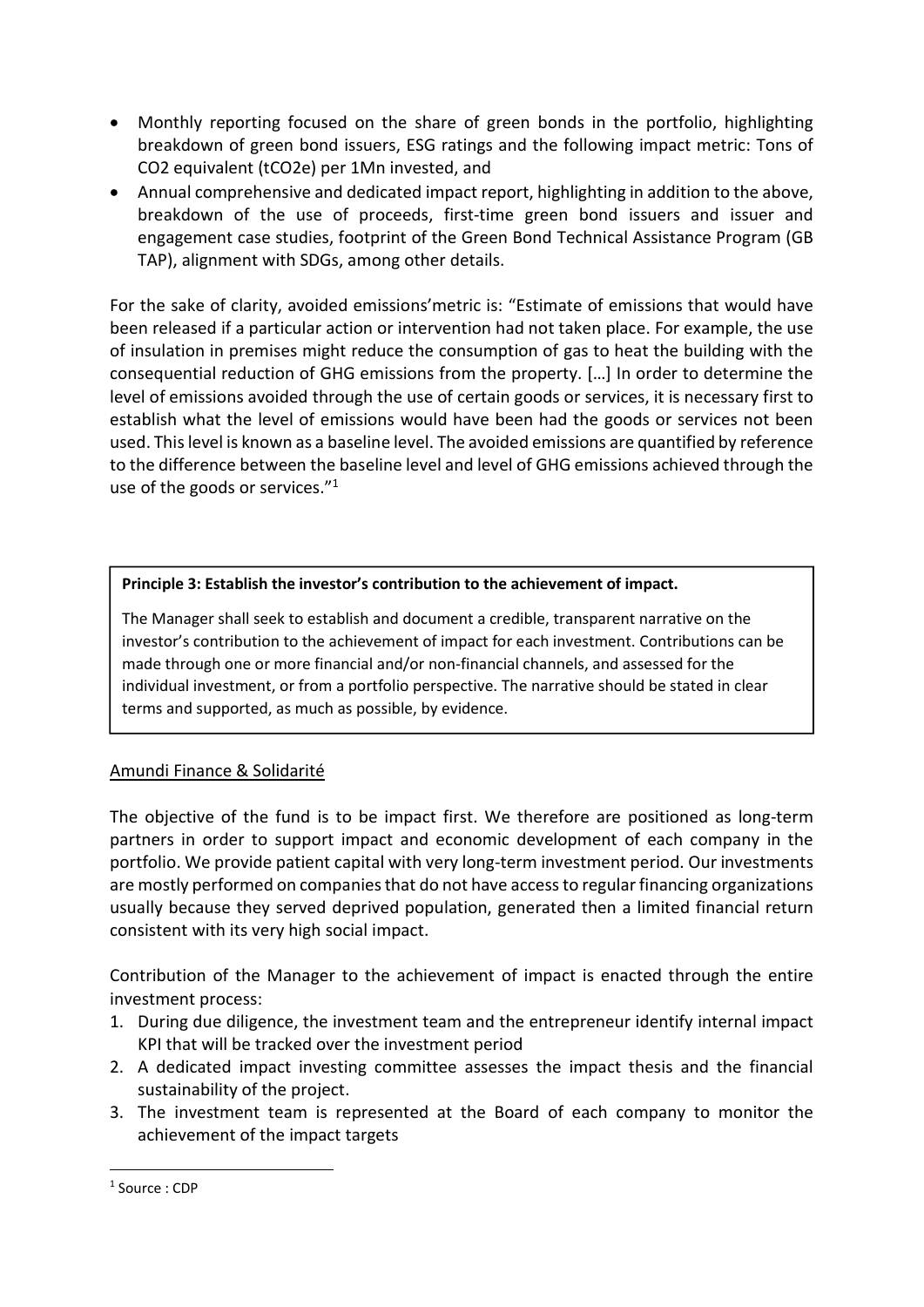- 4. The investment team brings its expertise to the entrepreneurs to enhance its impact strategy and process
- 5. The aforementioned "Impact Ratio" enables to compare to peers the potential & realized achievement of the social enterprises.
- 6. The client reporting exhibits the number of beneficiaries on a portfolio level and also the contribution of the fund to SDG's objectives
- 7. A dedicated website about Finance & Solidarité serves as a communication tools for our client to better identify the impact of their investments and is a great platform to communicate around social enterprises and their contribution to Common Good. (website: https://amundi.oneheart.fr/)

### Amundi Planet – Emerging Green One

Specifically, for Amundi Planet Emerging Green One, though impact reporting is committed by Green Bonds issuers through their compliance with Green Bonds Principles, we know that green bond impact reporting of emerging market issuers still lags behind developed market issuers. Notably, the level of granularity and detail of reporting differs widely, such as the methodology used to assess the environmental impact of funded projects and the GHG emissions avoided. As such and to counterbalance that relative weakness, we have decided to publish on an annual basis an Impact Report for the Fund whose content is divided between reporting on the impact of AP EGO investments and general engagement activities supportive of emerging market green bond issuances. It covers the environmental, social and governance profile of issuers in the Fund's portfolio, along with a deep dive into the Fund's green bond holdings and their respective environmental performance / GHG emissions avoided. More specifically on the latter, we publish in our impact reports a summary data of project description and GHG emission avoided for each of the Green Bonds in the portfolio so as to provide as much transparency as possible on this subject for the Fund's shareholders. Last, the impact of AP EGO goes beyond the invested bonds' use of proceeds at project-level. The Fund's strategy to create markets includes an active engagement with issuers, stock exchanges, regulators and other stakeholders. Engagement areas include fast-tracking the implementation of international standards, such as the Green Bond Principles, issuers' alignment to climate policies, international best practices for impact reporting and others.

Annual Impact Reports for AP EGO highlighted the above can be accessed via the following link: https://www.amundi.lu/professional/Local-Content/Producsheet/Amundi-Planet-Emerging-Green-One/Amundi-Planet-Emerging-Green-One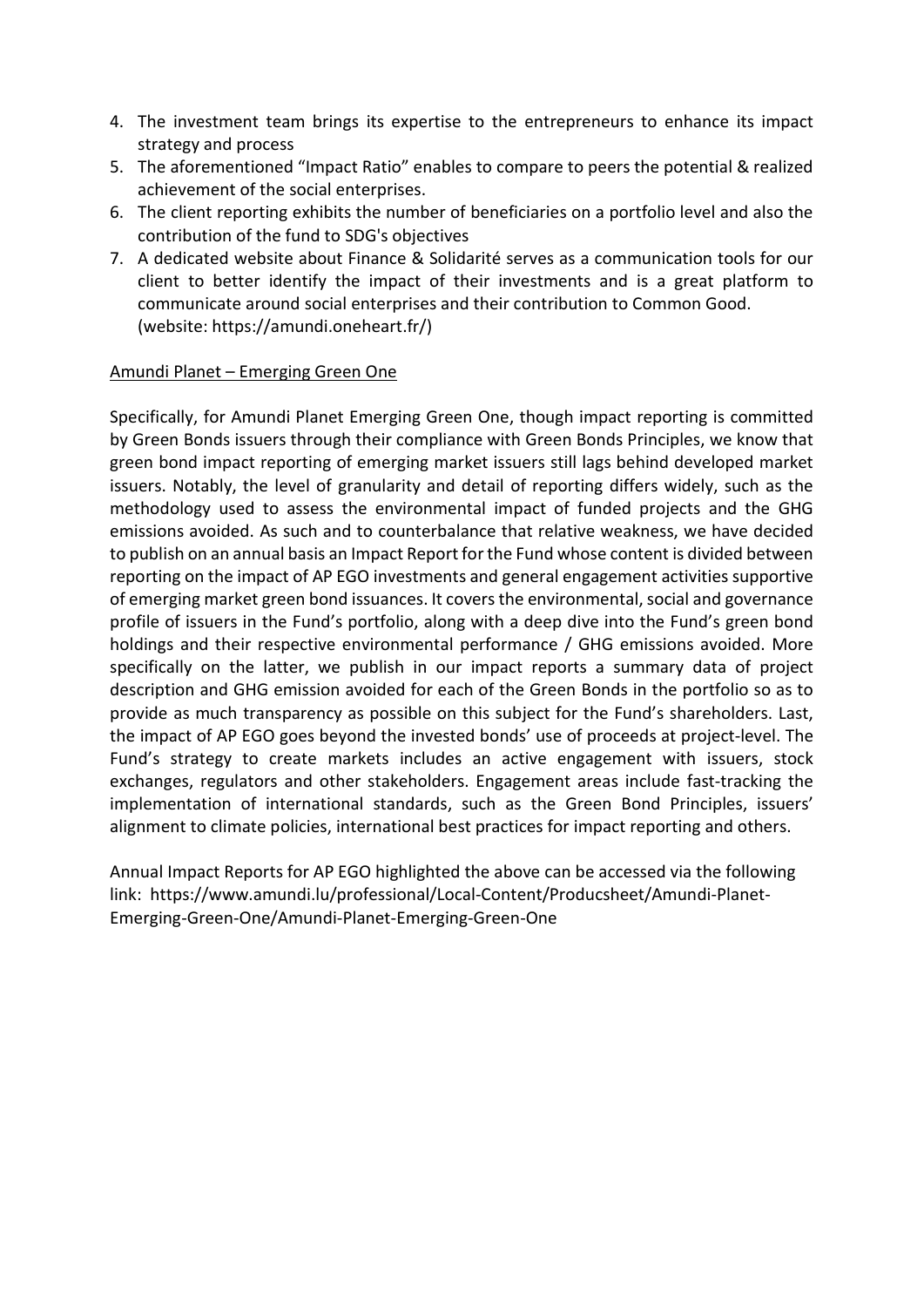### Principle 4: Assess the expected impact of each investment, based on a systematic approach.

For each investment, the Manager shall assess, in advance and, where possible, quantify the concrete positive impact potential deriving from the investment. The assessment should use a suitable results measurement framework that aims to answer these fundamental questions: (1) What is the intended impact? (2) Who experiences the intended impact? (3) How significant is the intended impact?

The Manager shall also seek to assess the likelihood of achieving the investment's expected impact. In assessing the likelihood, the Manager shall identify the significant risk factors that could result in the impact differing from ex-ante expectations. In assessing the impact potential, the Manager shall seek evidence to assess the relative size of the challenge addressed within the targeted geographical context. The Manager shall also consider opportunities to increase the impact of the investment. Where possible and relevant for the Manager's strategic intent, the Manager may also consider indirect and systemic impacts. Indicators shall, to the extent possible, be aligned with industry standards and follow international best practice conventions.

# Amundi Finance & Solidarité

The Investment Team has developed an internal impact analysis method with the aim to calculate a unified impact rating incorporating economic, financial and social data of the company. These metrics are related to the company sector and are complemented by specifics criteria linked to the company particularities.

The analysis process relies on 5 pillars:

- Analysis of social engagement: qualitative assessment of the company's mission with respect to the SDGs (1) What is the intended impact (2) Who are the targeted beneficiaries of the intended impact
- Analysis of impact performance: quantitative assessment of the impacts generated by the company in terms of number of beneficiaries, improvement of the quality of life and of the environment over a given period (3) Magnitude of the intended impact
- Sustainability of the economic model and the consistency of the performed societal impact
- Transparency of the management, the quality of available information and the capacity to measure and report its impact
- Specific criteria: By identifying the main particularities of the invested company, we can support its dual economic and impactful objective and its achievement

These impact metrics are measured, assessed and reported for each investment on a yearly basis.

The design of the impact analysis method has been started months before the fund inception in 2012. The methodology has regularly been updated to take into account the multiple standards created by the impact investing communities. We have incorporated IMP method, 5 dimensions of impact, "What" & "Who" dimensions are covered by our pillar "Analysis of social engagement"; "How much" & "Contribution" covered by pillars "Analysis of impact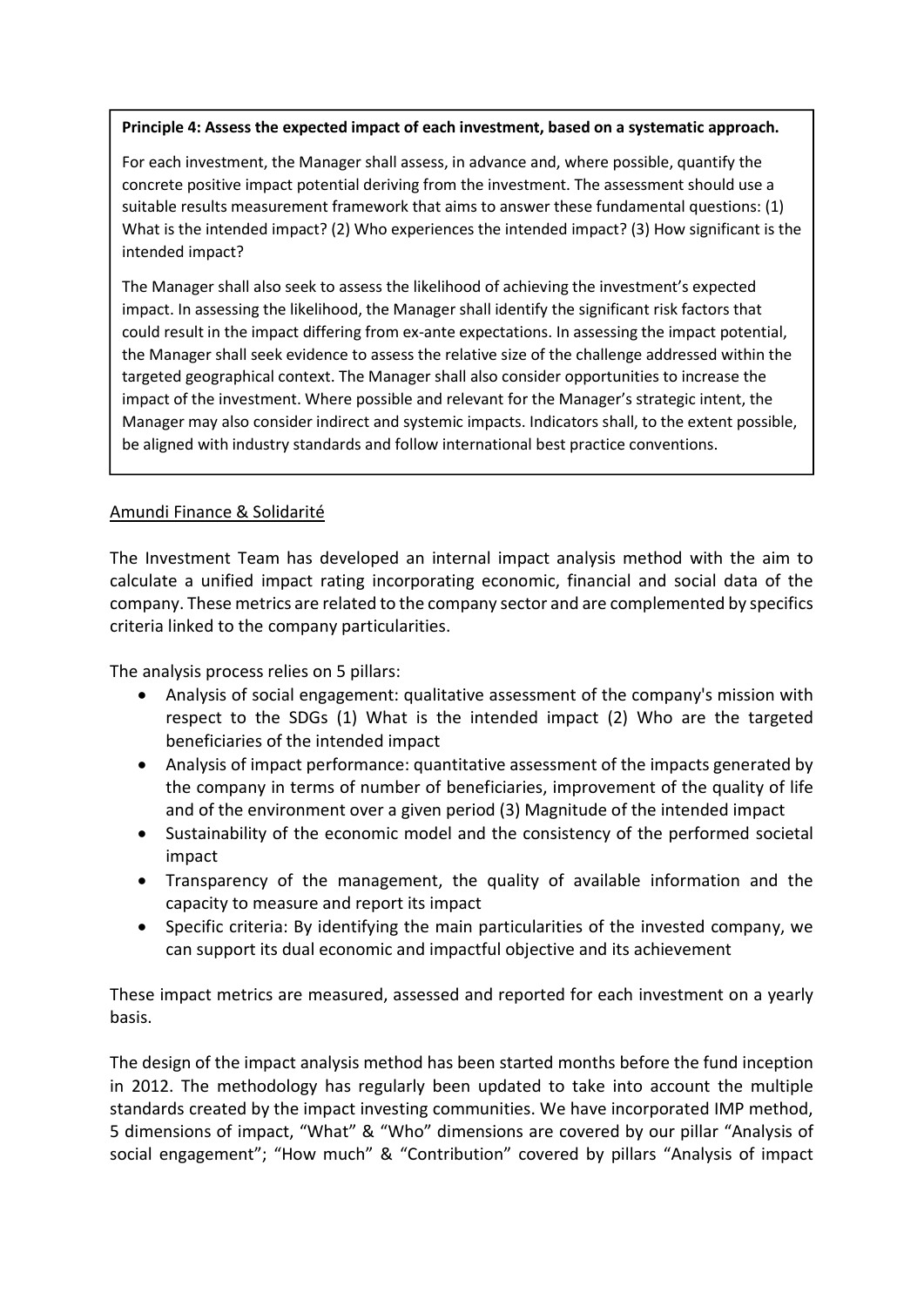performance" and "Specific criteria". Finally "Risks" are covered by our pillars "Sustainability of the economic model" and "Transparency".

More recently, in relation to the EU taxonomy for sustainable activities, the fund Amundi Finance & Solidarité has been registered as an "Article 9" product; the investment teams is progressively incorporating the different principles and criteria listed in the documents that have been published and will update the impact analysis method following each new publications under the EU taxonomy framework.

# Amundi Planet – Emerging Green One

To ensure the quality of the selected green bonds the following selection criteria are applied:

- Select only green bonds in compliance with the Green Bond Principles (GBPs);
- Additional E&S analysis to ensure that the proceeds:
	- $\circ$  do not finance projects that are deemed not investable (for example fossil fuel projects);
	- $\circ$  focus on projects with limited adverse environmental and social impact in line with relevant IFC Performance Standards.
- Select only green bonds for which there is a commitment to implement an impact assessment of the use of proceeds.

Furthermore, the Fund only invests in green bonds that provide investors with sufficient information to estimate the positive environmental impact of the projects and promote a set of environmental key performance indicators (KPIs).

This means that a green bond will not be purchased by the Fund if the issuer has not already published an impact reporting or has not committed to do so. Whenever feasible, and in line with the joint International Financial Institutions publication (to which EBRD, EIB and IFC contributed) "Green Bonds: Working Towards a Harmonized Framework for Impact Reporting", the Fund will strongly encourage quantitative impact reporting, using metrics consistent with market best practices.

Moreover, as the GBPs strongly encourage the positioning of the green project selection and other relevant environmental KPIs within the context of the issuer's overarching objectives, strategy, policy and/or processes relating to environmental sustainability, Amundi supports such an endeavor whenever possible.

Environmental and Social Metrics & Key Performance Indicators (KPI)

At the green bond level, Amundi expects the impact assessment to include metrics based on generic and sector specific indicators which are pertinent to the sector in which the green bond is financing a project. Below is an indicative list of impact assessment indicators for Energy Efficiency, Renewable Energy and Clean Transport projects, which Amundi seeks to identify:

 Energy Efficiency: Annual energy savings in MWh/GWh (electricity) and GJ/TJ (other energy savings); Annual GHG emissions reduced/avoided in tonnes of CO2 equivalent; Annual absolute (gross) GHG emissions from the project in tons of CO2 equivalent; Fossil fuel consumption avoided;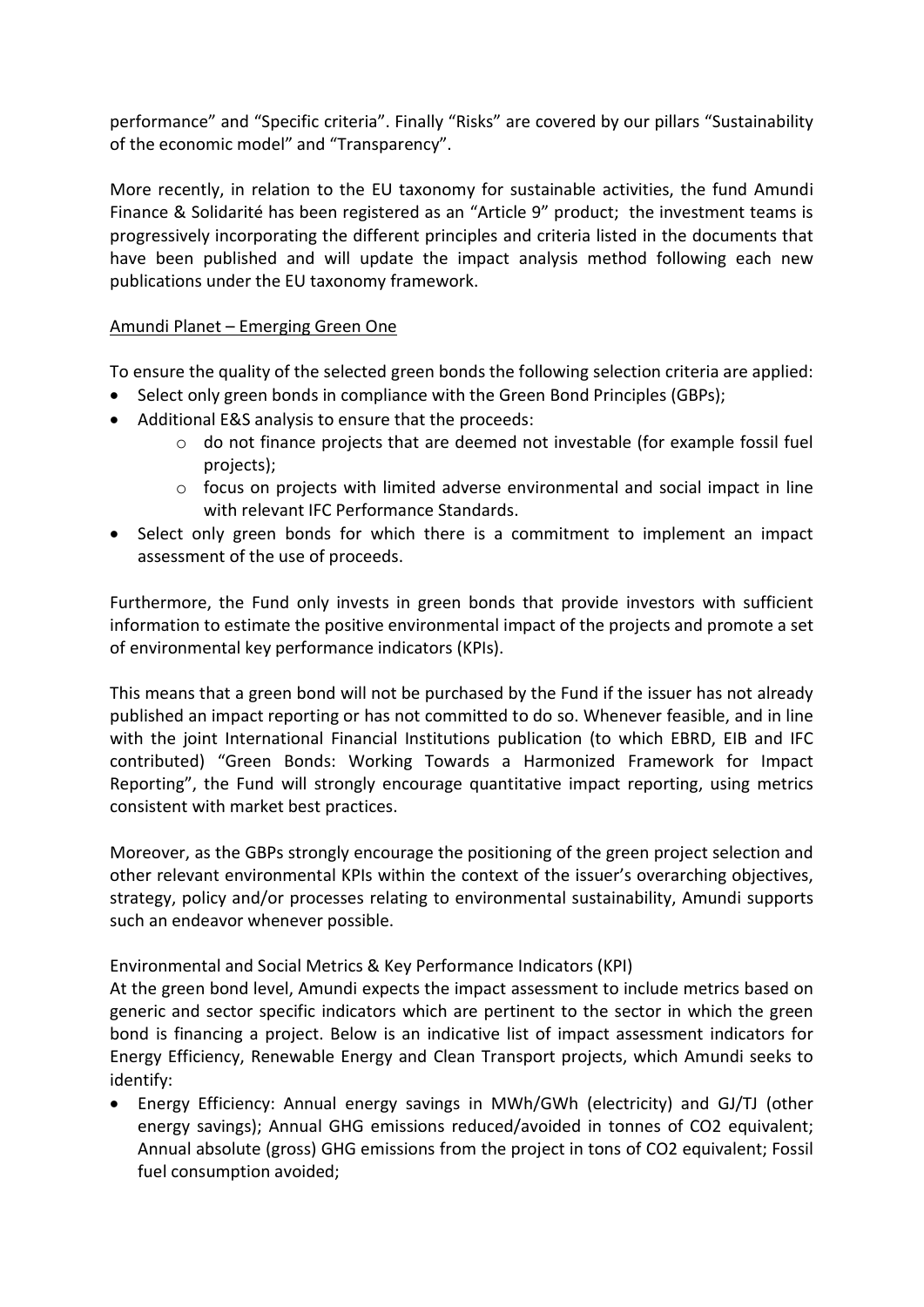- Renewable Energy: Annual GHG emissions reduced/avoided in tons of CO2 equivalent; Annual renewable energy generation in MWh/GWh (electricity) and GJ/TJ (other energy); Capacity of renewable energy plants constructed or rehabilitated in MW; Capacity of renewable energy plants to be served by transmission systems (MW); Annual absolute (gross) GHG emissions from the projects in tons of CO2 equivalent; and
- Clean Transportation: Total transportation CO2 emissions per passenger-km; freight tonne-km or per capita; passenger transportation CO2 emissions per capita.

Such metrics can then be used to calculate the environmental benefit of a project by comparing the project's impact measurements against an alternative scenario if the project in question had not taken place, most notably in clean transportation.

Naturally, as climate mitigation projects have the most mature impact indicators, the green bond selection procedure will favor green bonds supporting climate mitigation projects. It is not, however, the Fund Manager's intention to limit the Fund's exposure exclusively to climate mitigation projects.

Therefore, throughout the lifetime of the project, Amundi's green bond selection process will be open to development to ensure the Fund's ESG policy corresponds to market best practices in green bond impact assessment.

For instance, KPIs relating to the area of Biodiversity conservation/management of living natural resources and sustainable water/wastewater management include the following:

- Terrestrial biodiversity conservation: Evolution of the proportion of land-protected areas/entire considered zone before and after the project (%);
- Aquatic biodiversity conservation (coastal, marine and watershed): Evolution of the coverage of aquatic-protected areas /entire zone considered after the project (%); Index variation of coastal eutrophication before and after the project (%); Variation of floating plastic debris density before and after the project (%); Variation of average marine acidity (pH) before and after the project (%);
- Sustainable forestry: Evolution of the coverage of sustainable forest / entire considered zone after the project in ha (absolute) or in % (relative); Evolution of the deforestation rate before and after the project (%); Reforested areas thanks to the project (ha);
- Sustainable animal husbandry and species protection: Evolution of the proportion of sustainable animal husbandries/classic animal husbandries (as a proportion of sales revenue) (%); Evolution of the proportion of traded wildlife that was poached or illicitly trafficked (%); Evolution of the proportion of local breeds classified as being at risk of extinction (%); Number of new species introduced in the considered area;
- Sustainable fishery and aquaculture: Evolution of the proportion of sustainable fisheries/ classic fisheries (as a proportion of sales revenue) (%); Evolution of the proportion of fish stocks within biologically sustainable levels (%);
- Sustainable agriculture: Evolution of the proportion of sales revenue coming from sustainable/biological agriculture (%) ;
- Water savings: Annual water use before and after the project in m3 (absolute), reduction in water use in % (relative);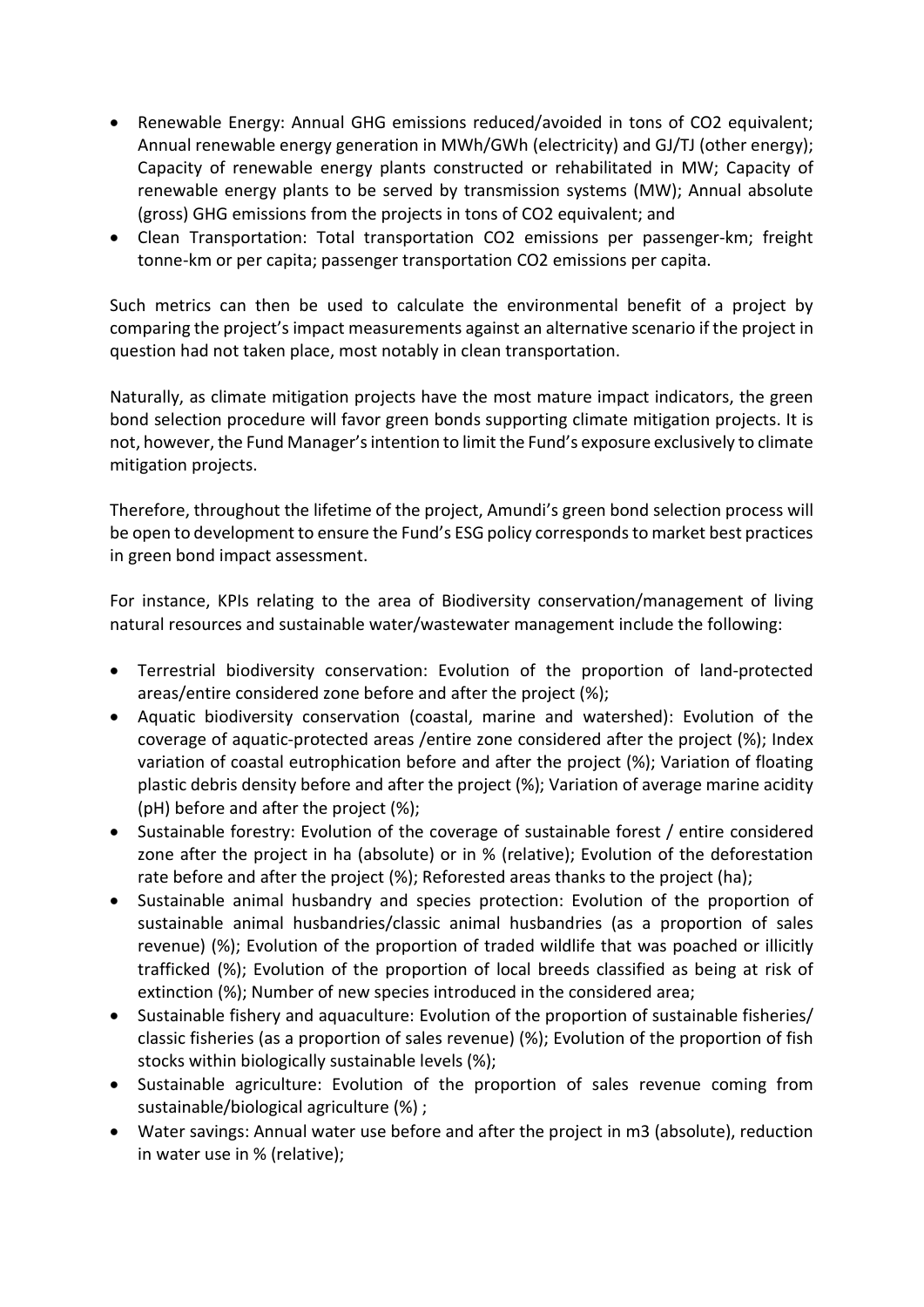- Wastewater treated or avoided: Annual amount of wastewater treated, reused or avoided before and after the project in m3 (absolute) and as % (relative);
- Treatment and disposal and/or reuse of sewage sludge: Annual amount of raw/untreated sewage sludge that is treated and disposed of, in tons (absolute) and in % (relative); Annual amount of sludge that is reused in tons (absolute) and in % (relative); and
- Other types of projects : Number of people with access to clean drinking water (or annual volume of clean drinking water in m3 supplied for human consumption) through infrastructure supporting sustainable and efficient water use ; Number of people with access to improved sanitation facilities under the project; Number of people and/or enterprises benefitting from measures to mitigate the consequences of floods and droughts; Area covered by sustainable water resources management practices (% evolution); Annual catchment of water that complies with quantity and quality requirements by utilities (m3/year) .

KPIs relating to the area of energy efficiency and more specifically green buildings can be the following (non-exhaustive list):

- Energy performance; and
- Internationally recognized energy efficiency or sustainability certification that is reviewed frequently after audits depending on the chosen certification (BREEAM, LEED, HQE, etc) to ensure the environmental quality of the projects.

Principle 5: Assess, address, monitor, and manage the potential negative effects of each investment.

For all investments, the Manager shall seek to avoid, minimize, or mitigate potential negative effects by assessing and monitoring Environmental, Social and Governance (ESG) and other nonfinancial risks, as well as the performance of the investee in managing material ESG issues. Where appropriate, the Manager shall engage with the investee company to seek its commitment to take action to address potential gaps in current investee systems, processes, and practices, using an approach aligned with good international industry practice. As part of portfolio management, the Manager shall monitor investees' ESG risk and performance, provide support where appropriate, and address unexpected events.

# Amundi Finance & Solidarité

We implement an ESG action plan to support the improvement of our investee's practices. By adapting this analysis to the means and size of the social enterprise, we can advise the social entrepreneur on how to improve the environmental footprint of the company (e.g. social housing built with the highest environmental standards), social (HR and training policies), and governance practices (presence of independent board members and employee representative).

For investments made previous 2020, ESG criteria were set in relation with the ESG criteria applicable to listed assets. These ESG criteria are coordinated by Amundi ESG analyst teams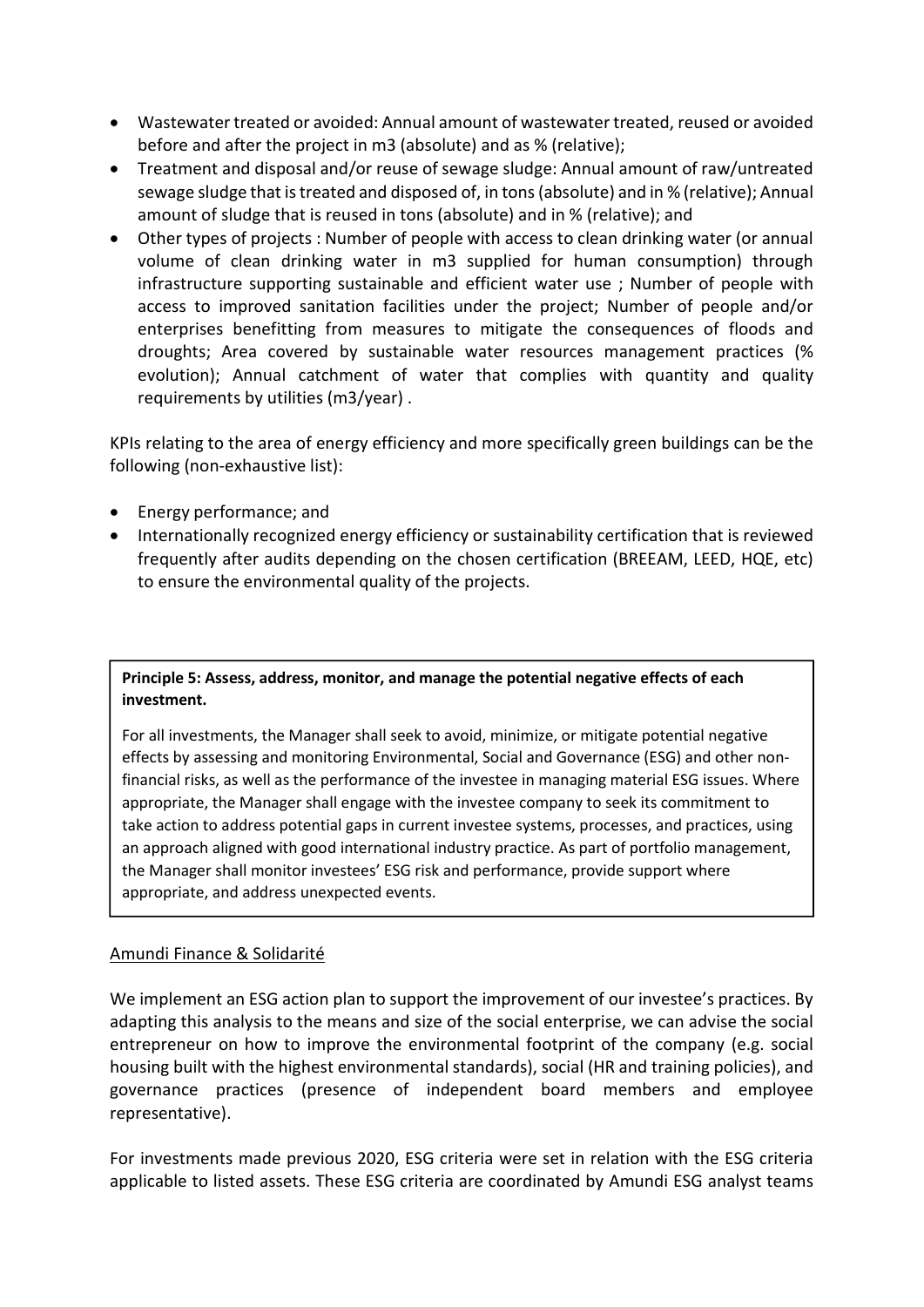(including 25 people). Amundi's in-house ESG analysis cover more than 12,000 issuers (listed and unlisted, worldwide), and analyze 37 criteria (16 general criteria & 21 sector-specific criteria) for each company which are then compared to ESG best practices in each sector. ESG assessment for unlisted asset is performed in relation to these criteria.

As 2020, with the publication of the "EU taxonomy for sustainable activities" guidelines, impact-investing team is taking into consideration the DNSH criteria, and will progressively implement in its ESG & Impact analysis, the different provisions set by the "EU Taxonomy".

## Amundi Planet – Emerging Green One

The fund's ESG policy, developed alongside IFC with input from EBRD, EIB, and Proparco, was developed to reflect high level characteristics aggregated under an ESG charter:

- An ESG screening at the issuer level for all bonds, using a joint framework co-developed by Amundi and IFC;
- A green bond framework assessment ensuring that the best practices set out by the Green Bond Principles are met; and
- Additional information requirements and ex-post monitoring on the use of proceeds with a focus on:
	- o Performance standards at the project level to ensure positive Environmental benefits: impact assessment requirements and exclusion of specific categories of projects
	- o Environmental and Social risks borne by the projects or portfolio of projects

These three pillars will enable Amundi to:

- Ensure the promotion of green bond best practices, maintain and reinforce green bond market integrity for emerging markets green bonds,
- Focus whenever possible on green bonds supporting projects with the highest level of environmental benefits, and
- Mitigate ESG risks that may prevent reputational risks at the issuer or green bond level. The detailed ESG Policy can be viewed in the prospectus for AP EGO on the following link:

https://www.amundi.lu/professional/Local-Content/Producsheet/Amundi-Planet-Emerging-Green-One/Amundi-Planet-Emerging-Green-One

The ESG Charter is also available from the link stated above.

# Principle 6: Monitor the progress of each investment in achieving impact against expectations and respond appropriately.

The Manager shall use the results framework to monitor progress toward the achievement of positive impacts in comparison to the expected impact for each investment. Progress shall be monitored using a predefined process for sharing performance data with the investee. To the best extent possible, this shall outline how often data will be collected; the method for data collection; data sources; responsibilities for data collection; and how, and to whom, data will be reported. When monitoring indicates that the investment is no longer expected to achieve its intended impacts, the Manager shall seek to pursue appropriate action. The Manager shall also seek to use the results framework to capture investment outcomes.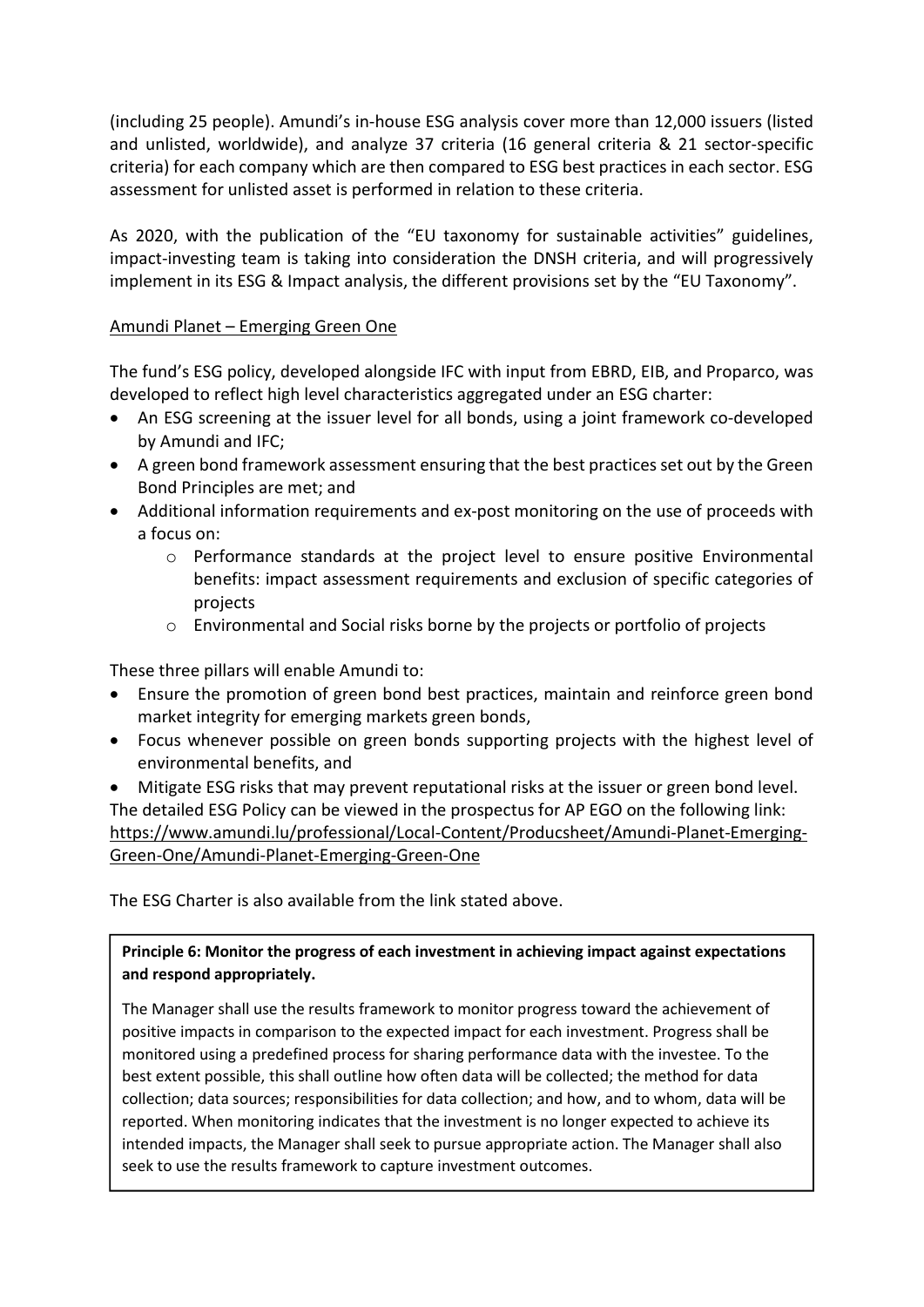### Amundi Finance & Solidarité

In order to carry out our impact measurements, and as well as being involved in supporting the companies financed, each investee provides an annual set of impact and report a set of specific information. This annual reassessment enables us to monitor our investments and analyze the company's development, both economical and in terms of social and environmental impact.

- Seat at the Board allows us to monitor closely, all along the year, impact achievement
- Regular meetings are organized with the company to enhance impact possibilities

### Amundi Planet – Emerging Green One

This is exactly what we do in our annual Impact Report. There were 30 green bonds in the Fund's portfolio in 2020. Following the maturity of two bonds in October and November 2020 respectively, there were 28 green bonds by the end of 2020. We communicate on geographical distribution of the green bonds in the Fund's portfolio by issuer's headquarters location. As at 2020 end, the geographical distribution by issuers' headquarters covers nine countries, with Qatar as the additional country added to the portfolio in 2020. We communicate in terms of use of proceeds split in various sectors. As at 2020-end, the use of proceeds is concentrated in six sectors: renewable energy, energy efficiency, green transport, green building, waste and pollutants management and water management. The impact of AP EGO goes beyond the invested bonds' use of proceeds at project-level. The Fund's strategy to create markets includes an active engagement with issuers, stock exchanges, regulators and other stakeholders. Engagement areas include fast-tracking the implementation of international standards, such as the Green Bond Principles, issuers' alignment to climate policies, international best practices for impact reporting.

Coming back to the Annual Impact Reports, they seek to provide accurate and timely information regarding the Fund's investment activities to clients, partners and stakeholders, and we disclose relevant information pertaining to project, environmental and social implications, as well as expected impact.

Disclosure of impact regarding the Fund's investments relies on publicly available information, such as annual impact reports, dedicated newsletters and/or official websites regarding the green bond issuers, if available. The adopted impact indicators are tailored to accommodate different project types financed by the Green Bond invested by the Fund, which could be the renewable energy generated (GWh), energy saved (GWh) and/or avoided water use (m3).

Avoided GHG emissions is one of the most frequent impact indicators disclosed by green bonds and is one of the key indicators for reporting the impact of the Fund's investments. Whenever applicable, the Fund is conservative when reporting the extent to which a green bond avoids GHG emissions. Using the example of a green bond that has fully allocated its proceeds to six renewable projects and one transport project, the issuer, however, has only disclosed the avoided GHG emissions for the six renewable projects, but not for the transport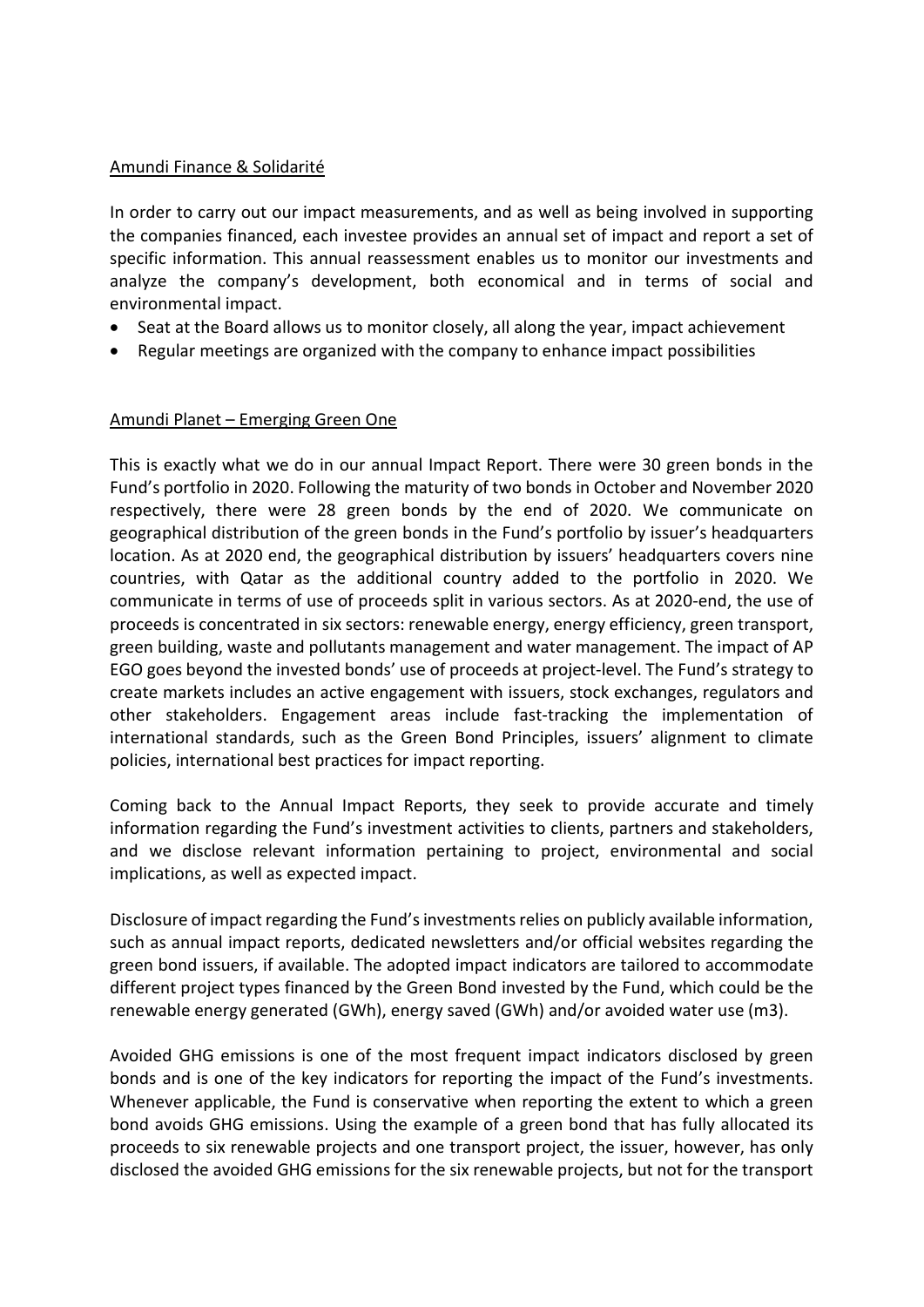project. In such a case, the disclosed data of avoided GHG emissions will still be used for the Fund's impact reporting since it is conservative. At a high level, the Fund takes issuer information for each bond and translates it into an impact intensity per bond (for example, tCO2eq/y avoided by million USD invested) and converted into a prorated impact attributable to the Fund.

### Principle 7: Conduct exits considering the effect on sustained impact.

The Manager shall, in good faith and consistent with its fiduciary responsibilities, consider the effect which the timing, structure, and process of its exit will have on the sustainability of the impact.

### Amundi Finance & Solidarité

The engagement of the funds F&S is to support the companies over the long term and to preserve impact in case of an exist. Exit policy is stated in shareholder and loan agreement and linked to impact objectives. These policies, include in the legal documentation of the investment, list:

the potential & agreed exit date (maturity for debt investment, exit appraisal period for equity investment).

events that may trigger earlier exit may also be included (changes of the strategy of the investee that may diverge for the impact mission pre agreed at investment)

A decision of exit is discussed and decided with the key managers of the company and if possible the largest number of stakeholders before being submitted to Impact Committee for final approval should be made, the investment team take into consideration the impact of the exit decision for all stakeholders involved, the sustainability of the investee business model post exit is analyzed and the proper date of exit if, most of the time, agreed with the investee management in order to take into account any possible negative situation.

# Amundi Planet – Emerging Green One

The policy of the AP EGO fund is to hold the green bonds until maturity. There is a 7 years transition period (up to 2025) to a 100% green bond portfolio which is also aiming to guide the green bond market in developing countries to be aligned with international best practices. AP EGO's significant capital deployment and operation with its robust ESG investment criteria will influence green bond market developments in emerging markets. The fund was initially invested into sovereign, quasi-sovereign and other bonds issued by financial institutions, as emerging market green bond issuances from financial institutions were limited at launch. Since then, the fund has started to transition to green bonds and will continue to do over the course of the investment period as the market for green bonds in emerging markets develops. Throughout that period, the fund will uphold best market standards and practices in line with the Green Bond Principles in emerging markets. Exit of green bonds would only happen in case of negative assessment of credit risk at issuer level or breach of the fund's ESG Charter described above.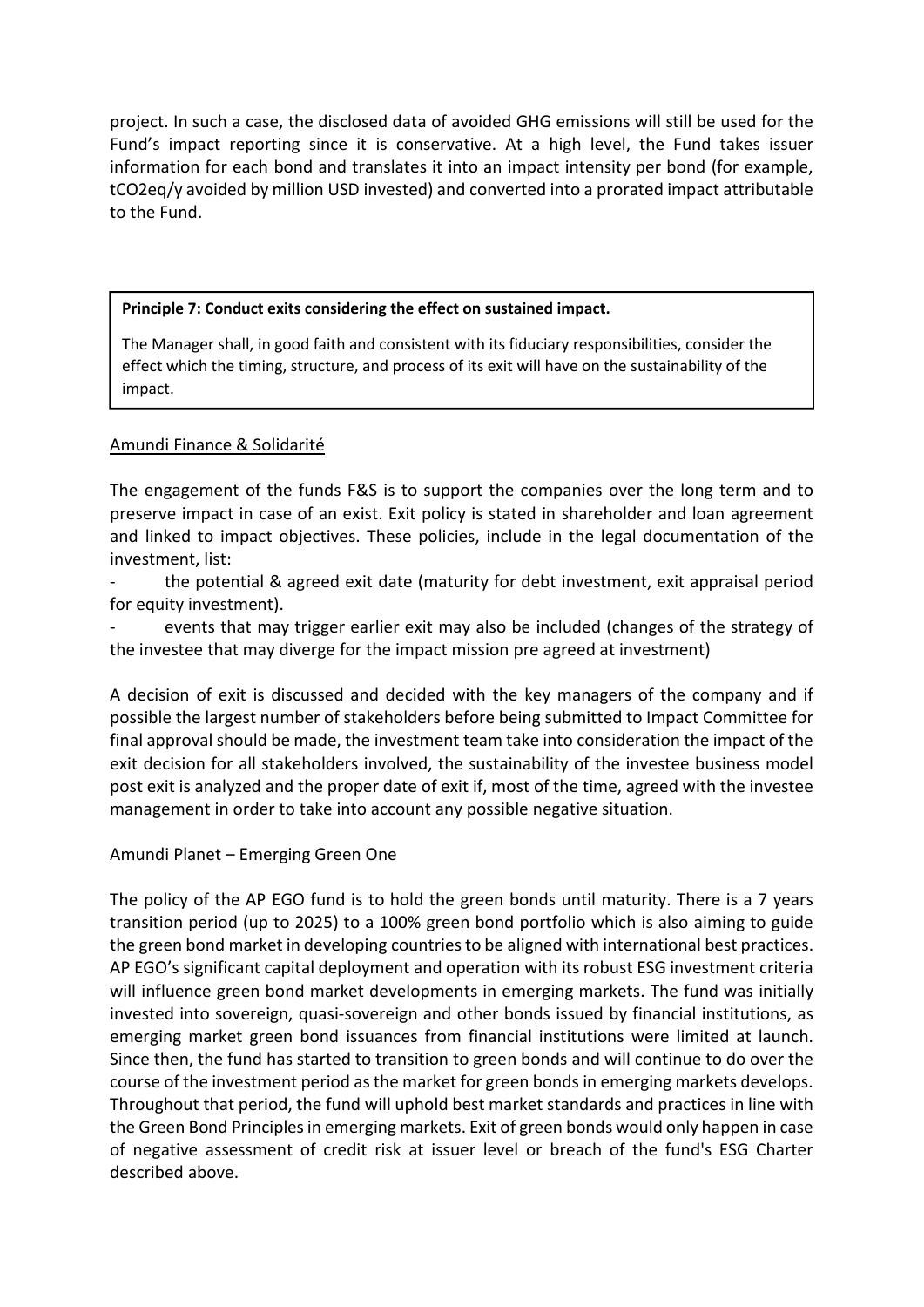Principle 8: Review, document, and improve decisions and processes based on the achievement of impact and lessons learned.

The Manager shall review and document the impact performance of each investment, compare the expected and actual impact, and other positive and negative impacts, and use these findings to improve operational and strategic investment decisions, as well as management processes.

# Amundi Finance & Solidarité

The impact performance of each investment is updated and analyzed on an annual basis in order to monitor and improve our decisions in regards to our objective.

Our impact analysis has been improved each year:

- The methodology is based on a sectorial approach to identify companies that have the best practice regarding impact.
- The impact objectives are challenged every year with the management and an action plan is co-built with the management to improve the impact potential

For each investment thematic, the investment team identifies the global targets to reach in order to answer to SDG's objectives. Each year we can report, follow, review, document, the contribution of the fund to this objective and observed the improvement regarding impact achievement.

### Amundi Planet – Emerging Green One

A Scientific Committee has been formed for the AP EGO Fund. The Scientific Committee is composed of sustainable finance experts (including in the fields of climate finance and development finance), energy transition experts and people with knowledge and experience in product development. Its role includes advising the Portfolio Manager on translating programmes objectives into investment objectives, identifying new areas of development for climate development objectives and other IFC development goals pursued by the Fund.

The Scientific Committee takes no part in the management or control of the business or affairs of the Fund. The Scientific Committee members do not have any power or authority to act for or on behalf of the Fund. Actions taken by the Scientific Committee are advisory only, and neither the Board, the AIFM nor the Portfolio Manager nor any of their Affiliates will be required or otherwise bound to act in accordance with any decision, action or comment of the Scientific Committee or any of its members.